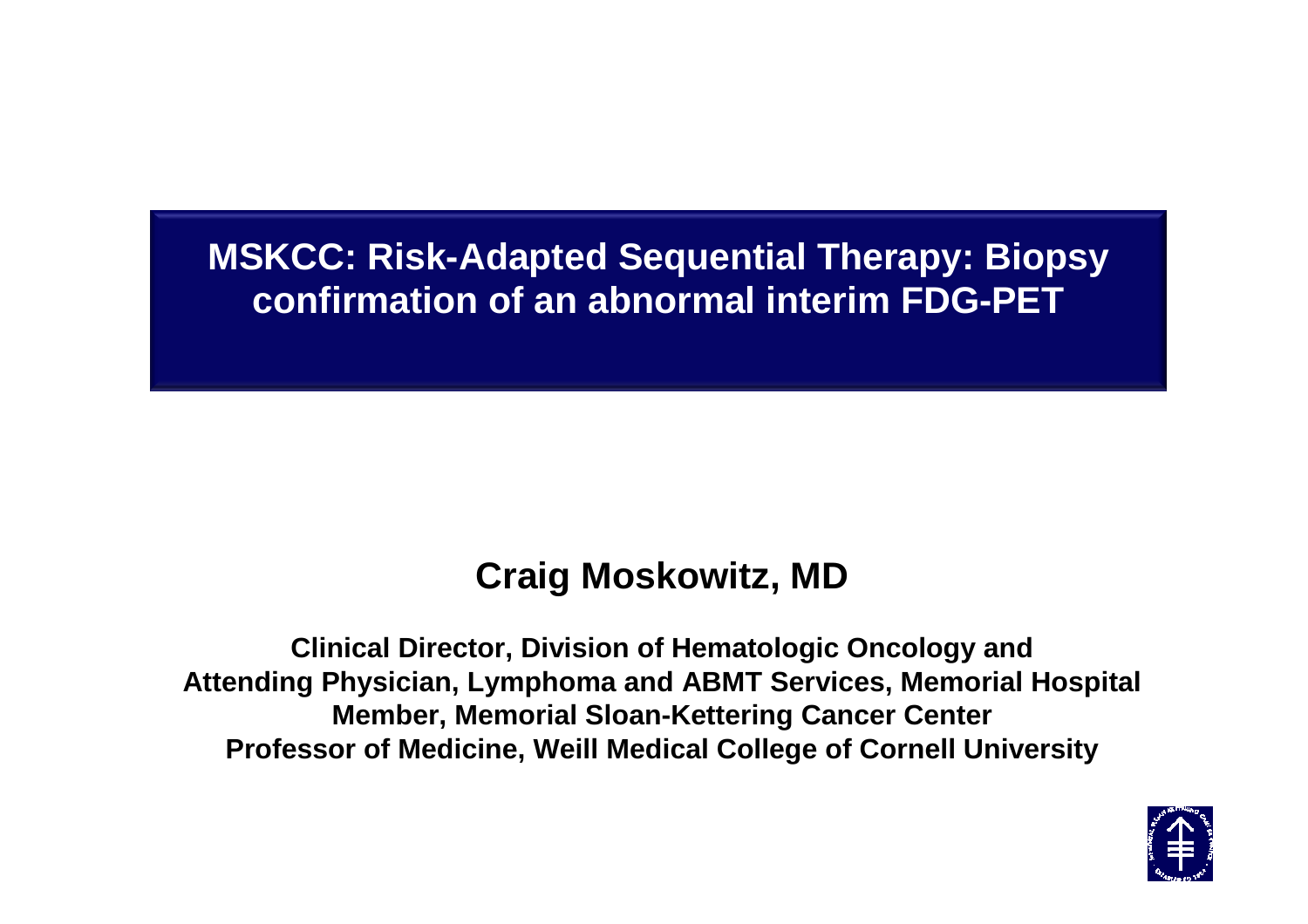#### **MSKCC 01-142: DLBCL: Risk Adapted for TherapyCS IIX, III or IV disease, age-adjusted IPI 1, 2, or 3 Risk Factors, Transplant Eligible**



- • **Prospective, biopsy controlled determination of "positive PET"**
- **Therapy interval 2 weeks**
- **PET 10-14 days**  •**post cycle 4**
- **Treatment is**  •**adapted by biopsy, not PET**
- **No radiation**  •**therapy permitted except for testicular disease**
- **IT methotrexate for**  •**aaHR, paranasal sinus, testis, BM**



**Moskowitz, C. H. et al. J Clin Oncol; 28:1896-1903 2010**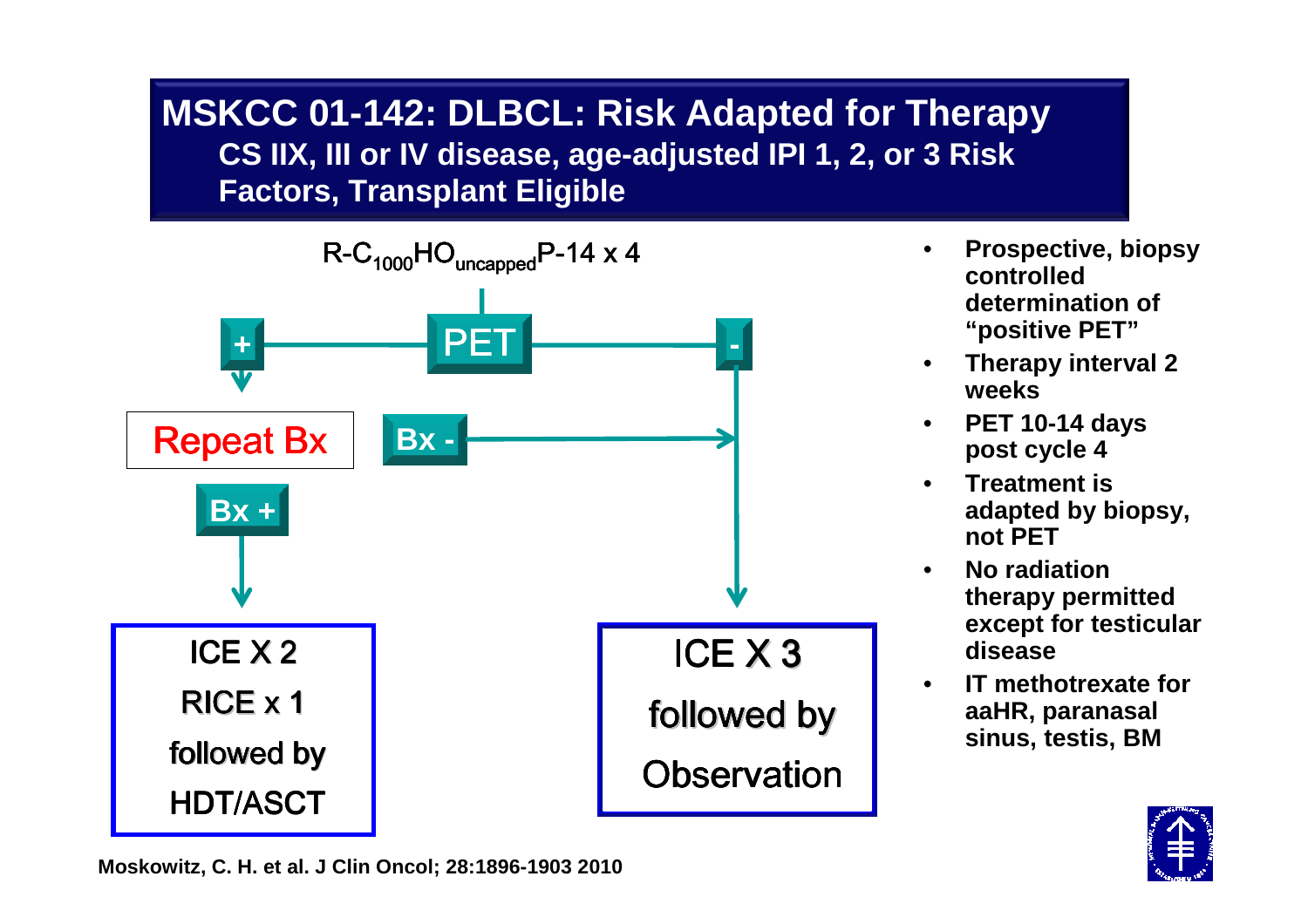#### **MSKCC 01-142: Outcomes**



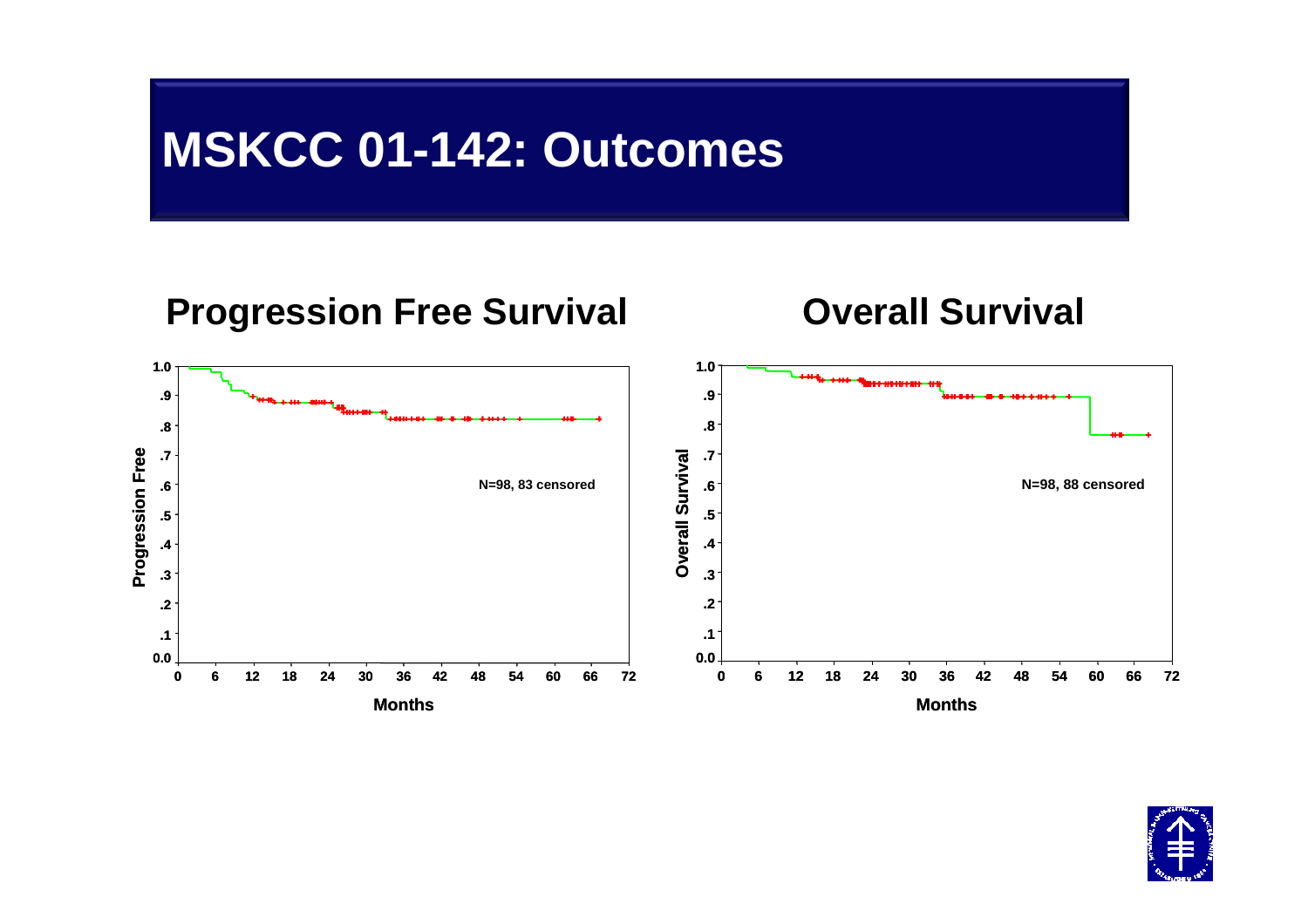# **MSKCC 01-142: Outcome By Previously Identified Prognostic Factors**

#### **PFS: By Interim PET/Biopsy**



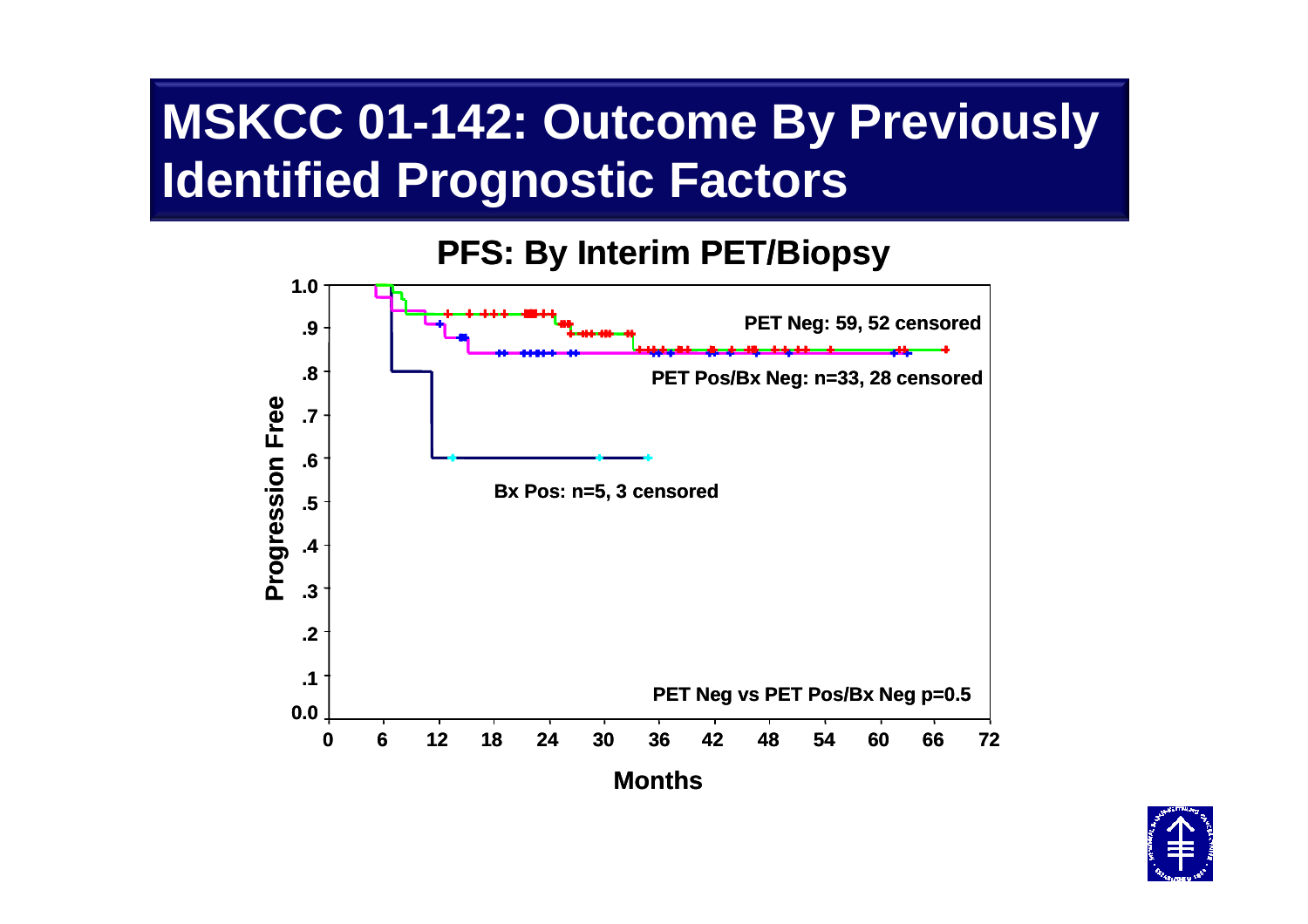### **Inflammation Score for Interim Biopsies**

mild, focal, minute, acute or chronic inflammation, fibrosis moderate inflammation with macrophages



marked inflammation



marked necrosis





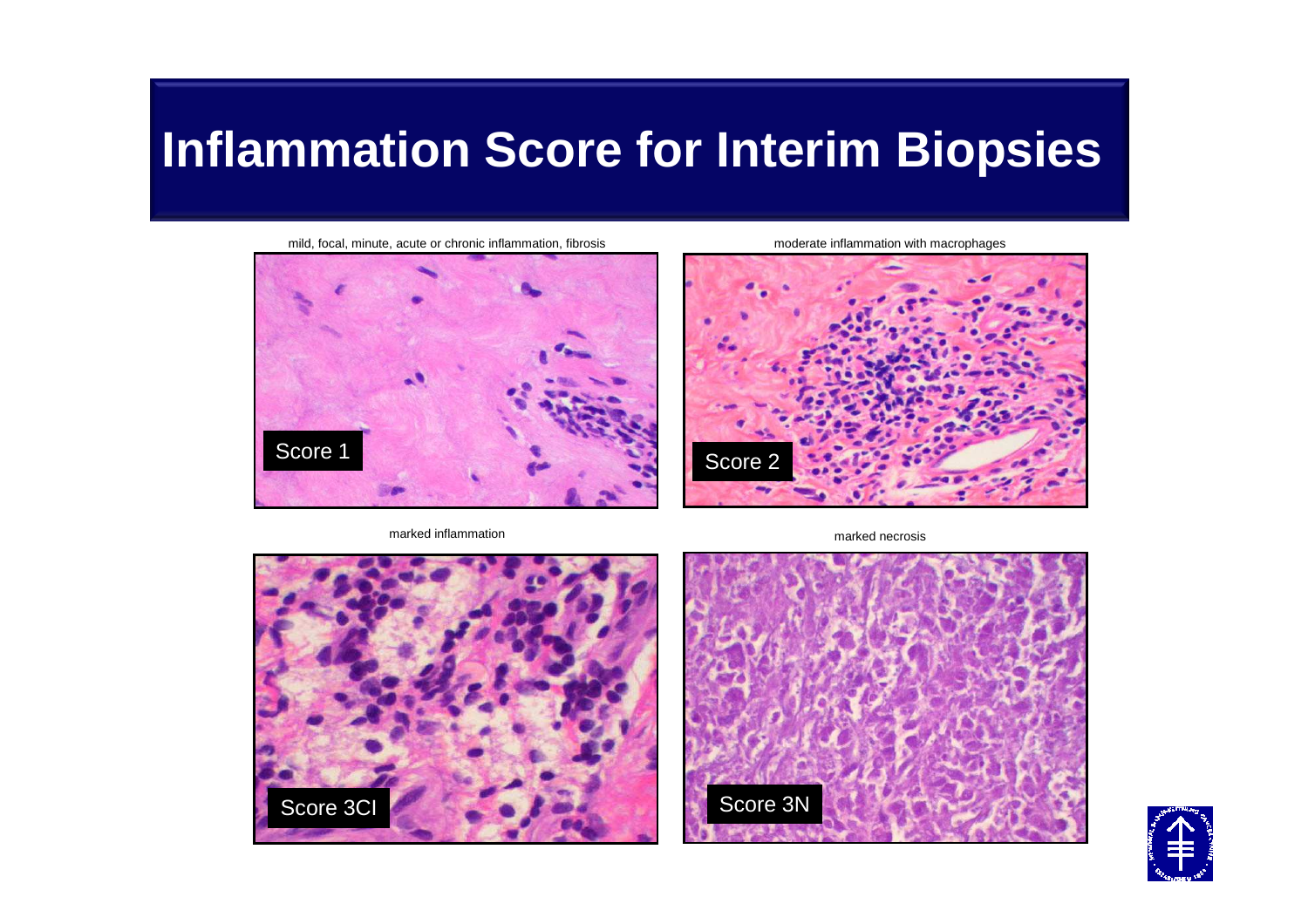# **FDG-PET Adapted therapy in DLBCL**

**What have we learned?**

- $\bullet$  **Interim FDG-PET is effected by treatment strategy**
	- **Treatment interval**
	- **Degree of inflammation induced by therapy**
	- **Timing of scan relative to therapy**
	- **Efficacy of therapy**
- $\bullet$  **Several studies demonstrate high incidence of false positives:** 
	- **Rituximab may contribute (speculative)**
	- **Dose density likely is a factor**
	- **In the MSKCC data, a high false positive rate was documented by biopsy**
- $\bullet$  **Understanding the source of false positives has a critical role in clinical trial design**

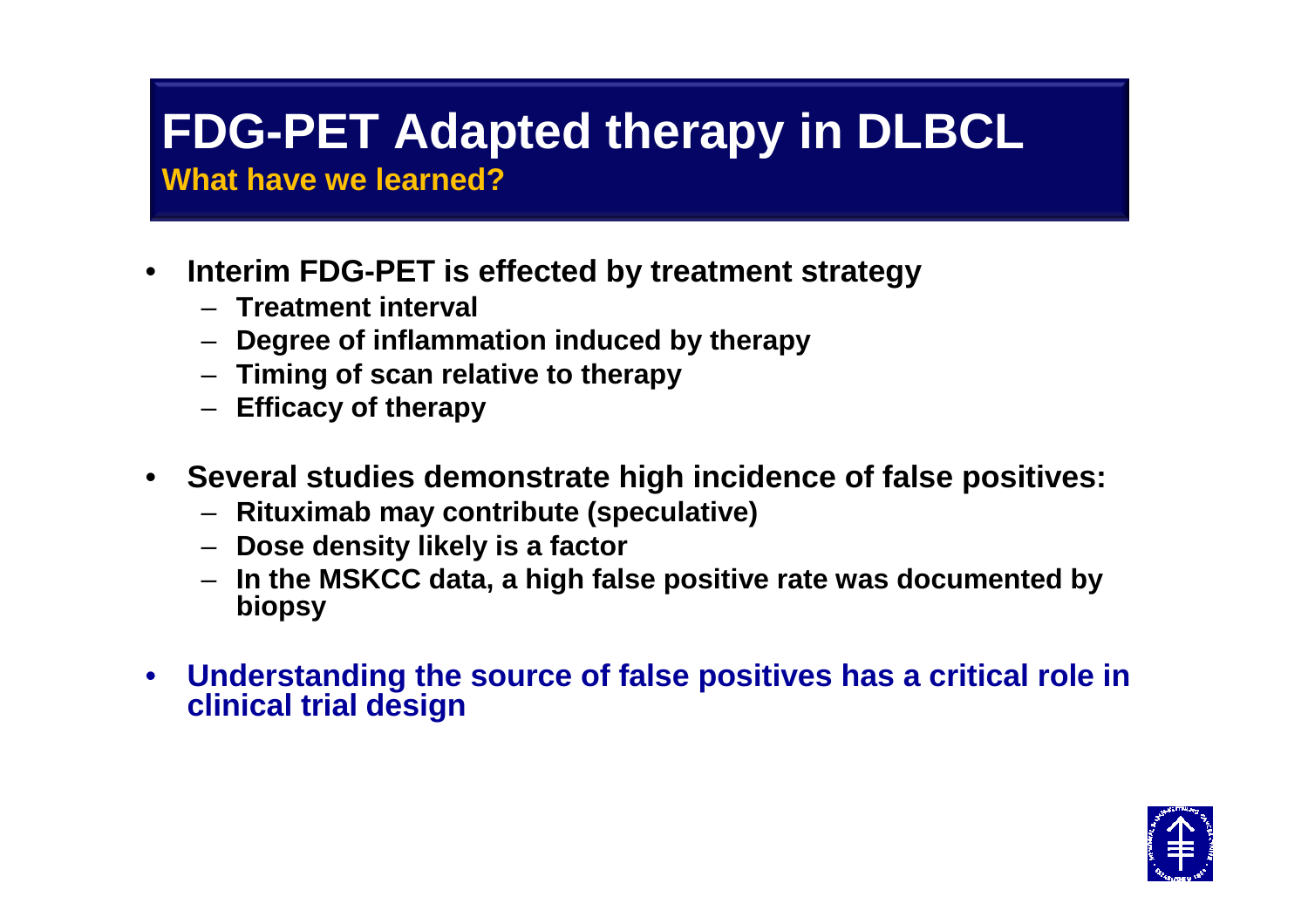### **More lessons learned**

- • **Therapy should only be changed if there is histologic confirmation of active disease**
	- **Giving less doxorubicin and transplanting more patients is not a good goal!**
- **If this was not true then patients with interim PET+ biopsy negative patients would have a worse prognosis then patients with interim PET negative disease**
- **Our treatment is clearly more aggressive than R-CHOP, it is dose-dense induction/consolidation and the primary endpoint of studies are to improve PFS,imaging endpoints are secondary**

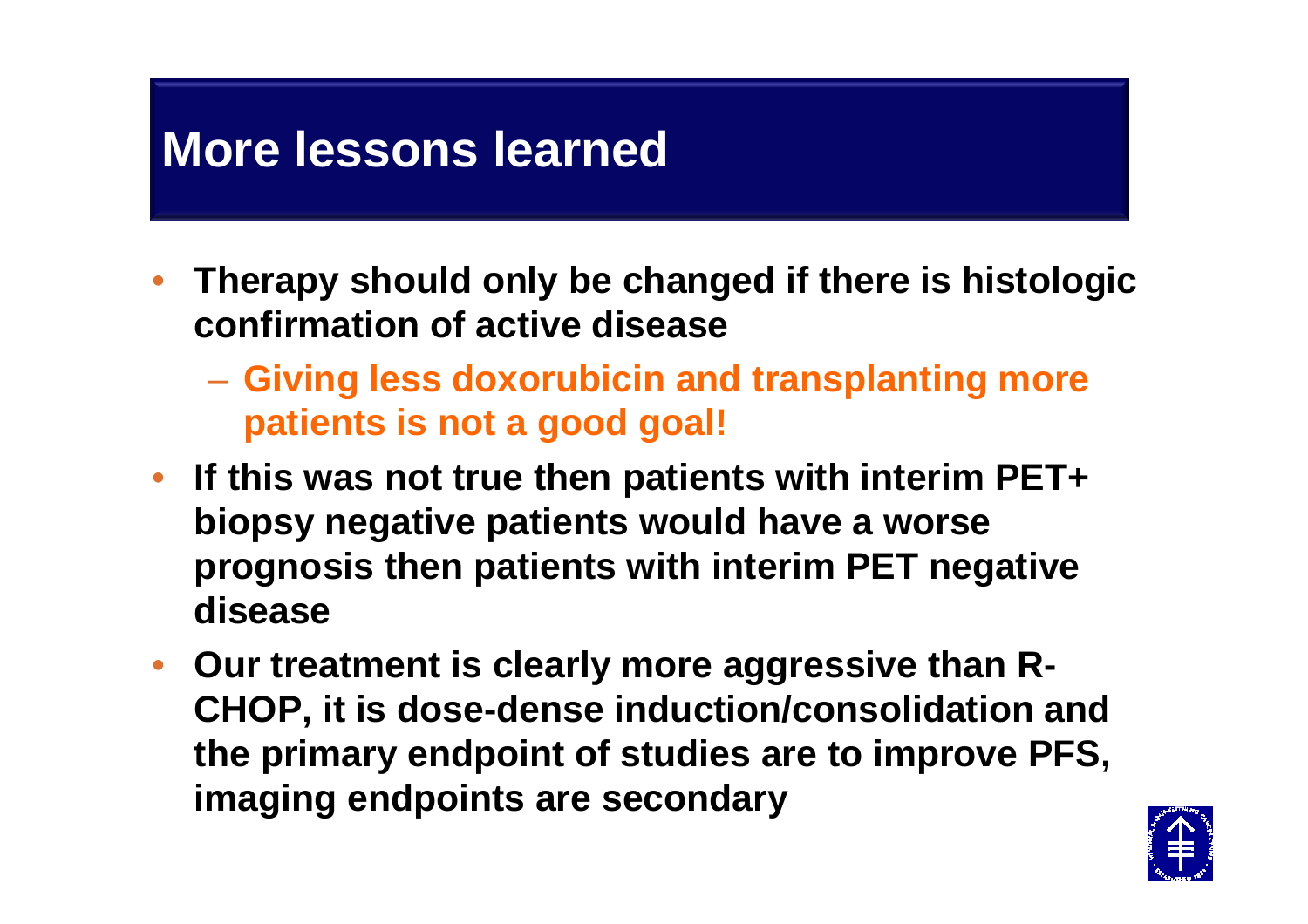#### **Interim PET assumptions**

- • **Is there a "consolidated" literature evidence on its prognostic role in DLBCL?**
	- **PPV is poor, it needs to be in the HL range**
- • **Is qualitative or semiquantitative assessment the preferred interpretation** 
	- **I suspect most of the lymphoma docs are hoping for a delta SUV win**
- • **Is the histological confirmation the "gold standard" reference for interim-PET?**
	- **Absolutely**
- • **Is it feasible in multicenter Clinical trial settings ?** 
	- **Yes when we get a winner for interim reporting**

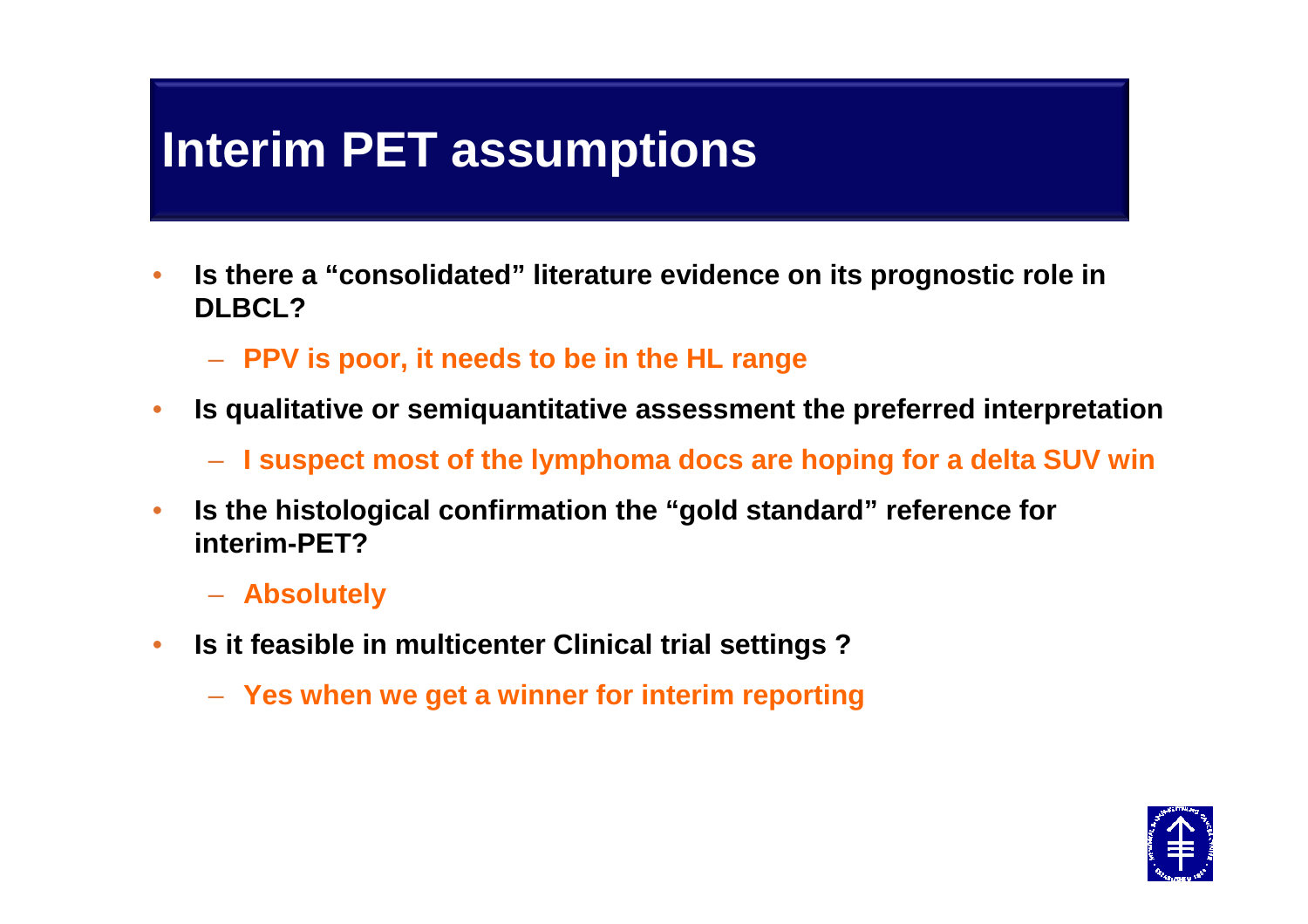# **Changes made for new study**

**In the hope to decrease false positive interim FDG-PET scans**

- • **First 3 cycles is R-R-CHOP-14** 
	- **uncapped vincristine, and the dose of cyclophosphamide is 1000 mg/m2**
- • **Cycle 4 is CHOP-21**
	- $-$  Same doses and above
- $\bullet$  **Interim FDG-PET: 17-20 days post cycle 4** 
	- **One week later than previous study**
	- **Uptake >liver is positive scan**
- • **Pts who are FDG-PET+/biopsy negative with ki-67 expression** <sup>≥</sup>**80, consolidation is with 2 cycles of augmented RICE**

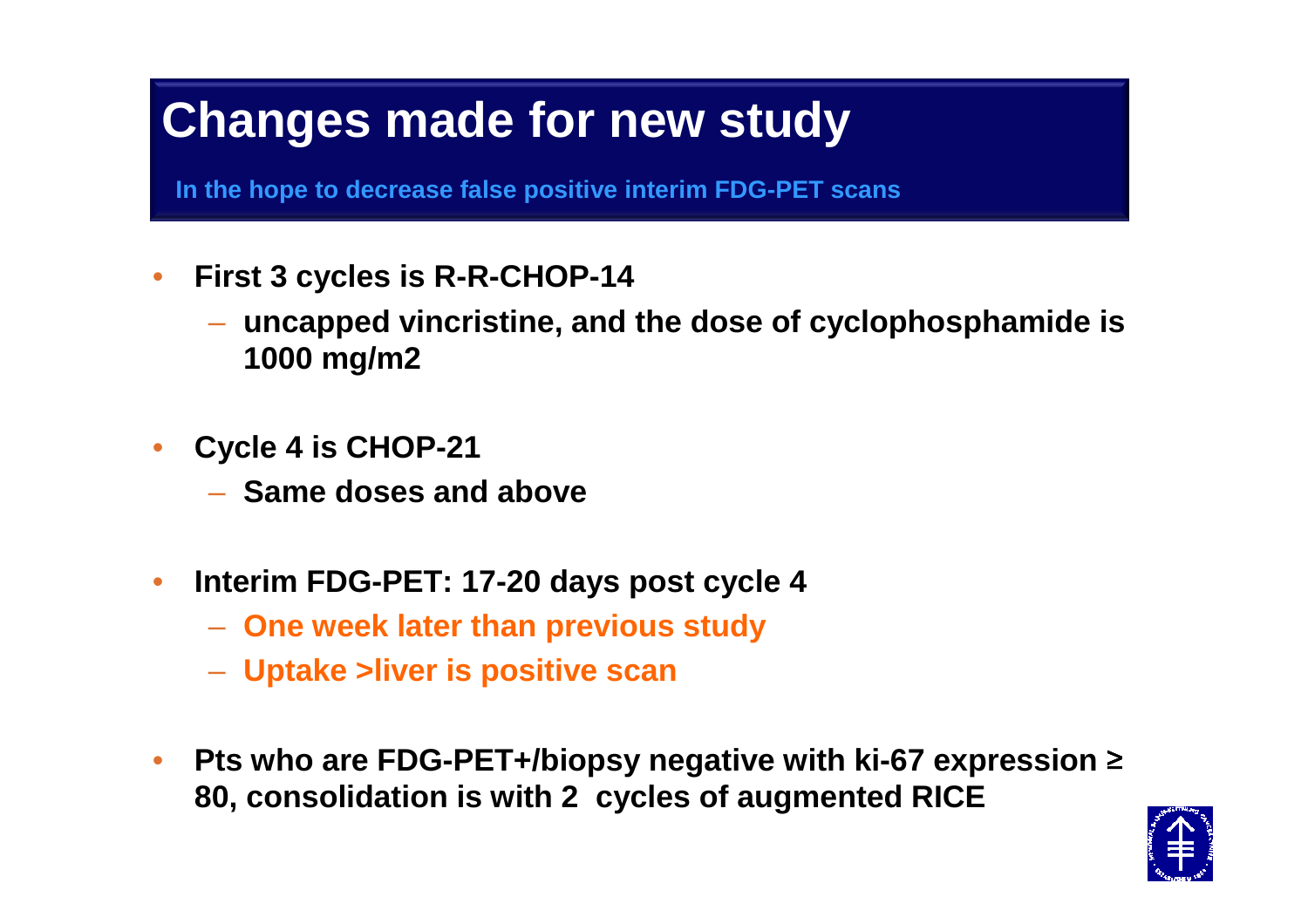#### **MSKCC 08-026: DLBCL: Risk Adapted for Therapy CS IIX, III or IV disease, age-adjusted IPI 1, 2, or 3 Risk Factors, Transplant Eligible**

#### **Subject Inclusion Criteria:**

- **ages 18-70**
- **Advanced DLBCL or PMBL stage II with tumor bulk (>10cm)**

#### **Pre-treatment**

**Evaluation**

- **FDG-PET avid (min SUV 2.5) measurable disease**
- **Normal cardiacfunction**
- **FLT-PET scan**
- **Ki-67 evaluation of tumor tissue**
- **Hepatitis B , C and HIV neg**
- **No history of prior malignancy**



- **Prospective, biopsy controlled determination of "positive PET"**
- **PET 17-20 days post cycle 4**
- **Treatment is adapted by biopsy, not PET**
- **No radiation therapy permitted except for testicular disease**
- **IT methotrexate for aaHR,**
- **paranasal sinus, testis, BM**

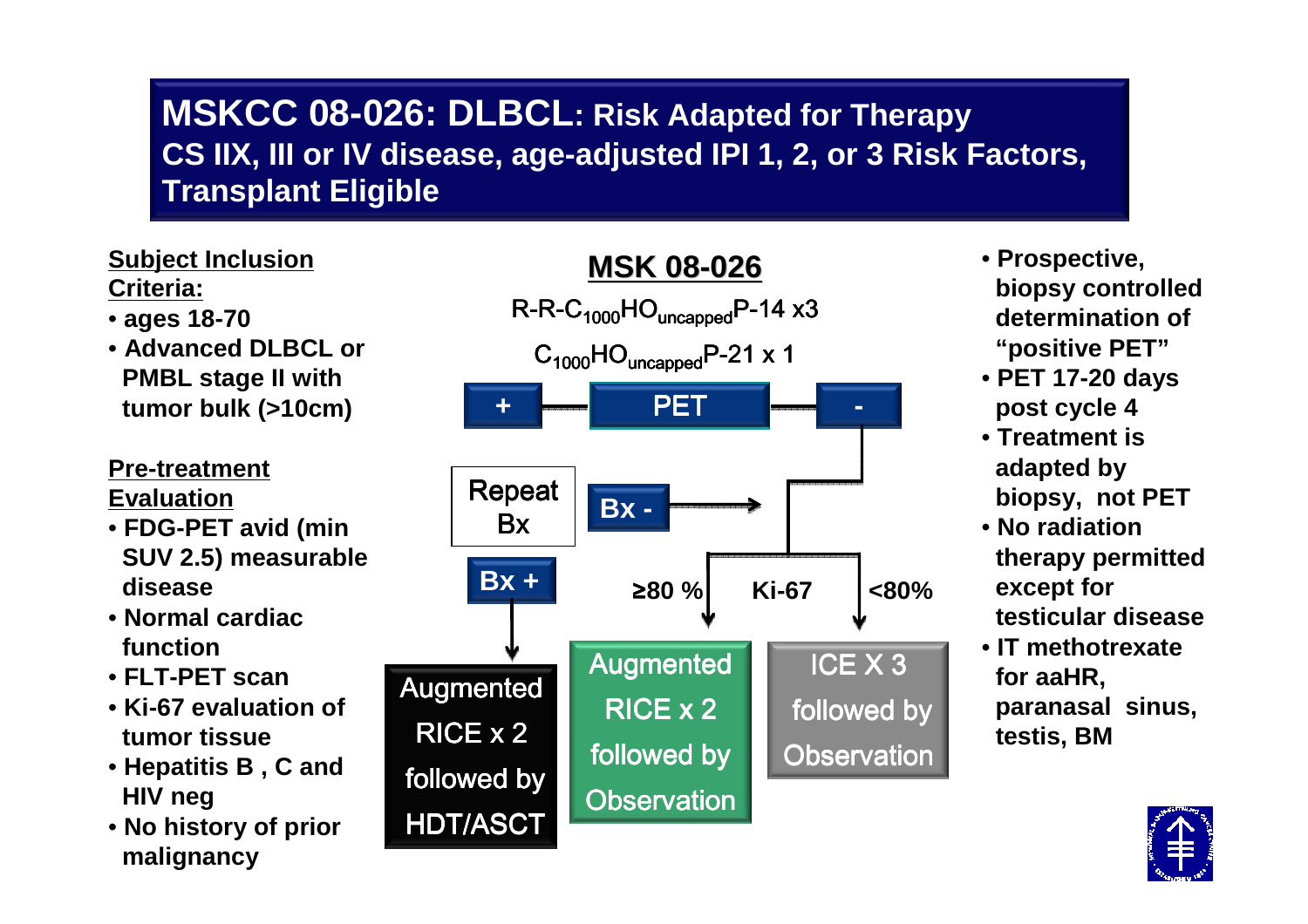### **3 cohorts**

- • **Cohort 1:** 
	- **Pretreatment: CT/FDG-PET and FLT**
	- **Post cycle 1: FLT, post cycle 4:CT/FDG-PET**
	- **One month post ICE: CT/FDG-PET**
- **Cohort 2:** 
	- •**Pretreatment: CT/FDG-PET and FLT**
	- **Post cycle 2: FLT, post cycle 4: CT/FDG-PET**•
	- •**One month post ICE: CT/FDG-PET**
- • **Cohort 3** 
	- **Pretreatment: CT/FDG-PET**
	- **Post cycle 2: CT/FDG-PET, post cycle 4: CT/FDG-PET**
	- **One month post ICE: CT/FDG-PET**

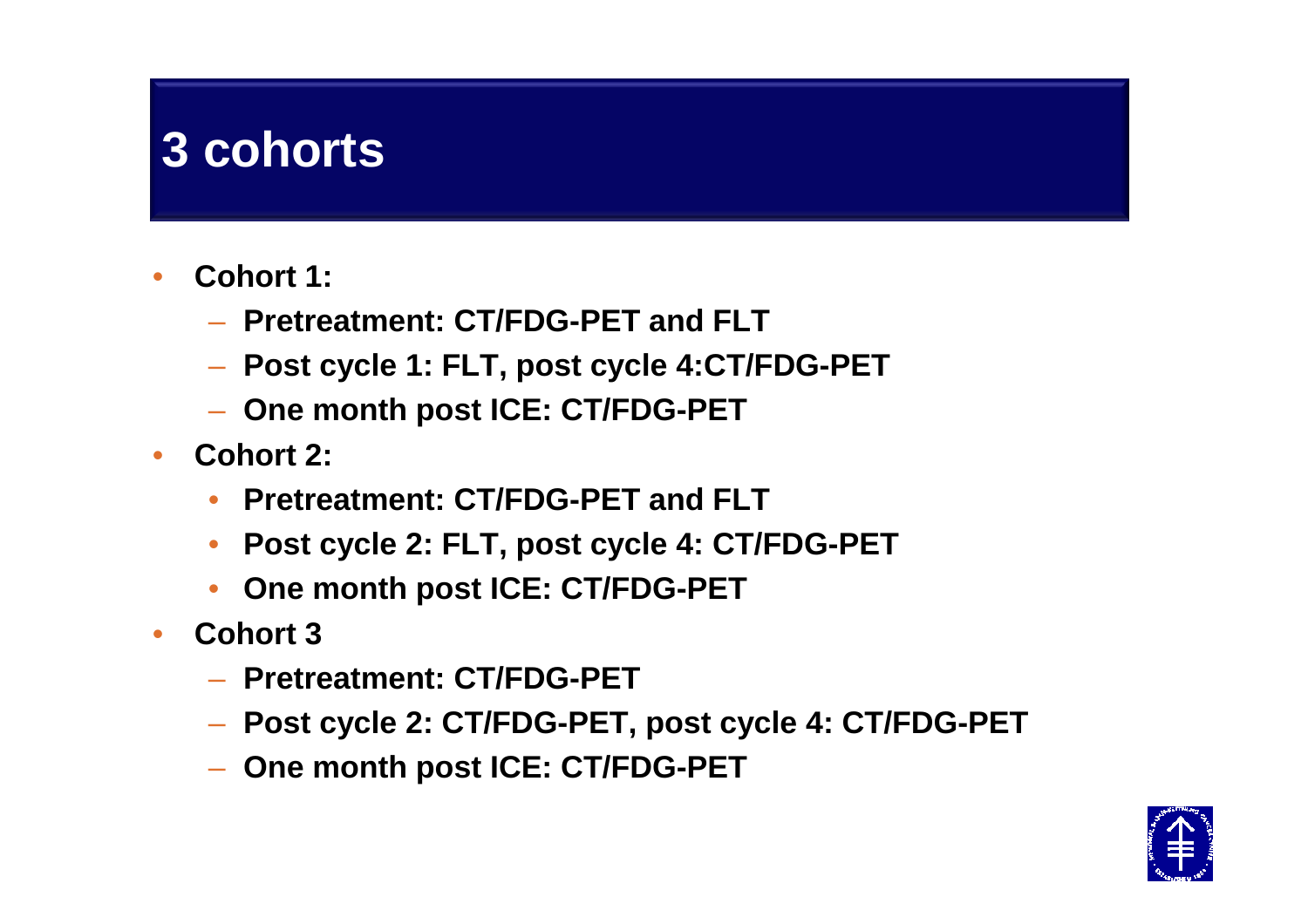# **Nuclear Medicine Definitions**

- **Positive FDG-PET: > than liver uptake**
- **FLT**
	- **Complete metabolic response (CMR)**
	- **Partial metabolic response (PMR): at least a 33% improvement in the area of highest pre-treatment uptake (delta SUV)**
	- – **Minimal Residual Uptake (MRU): > 66% improvement in delta SUV:**

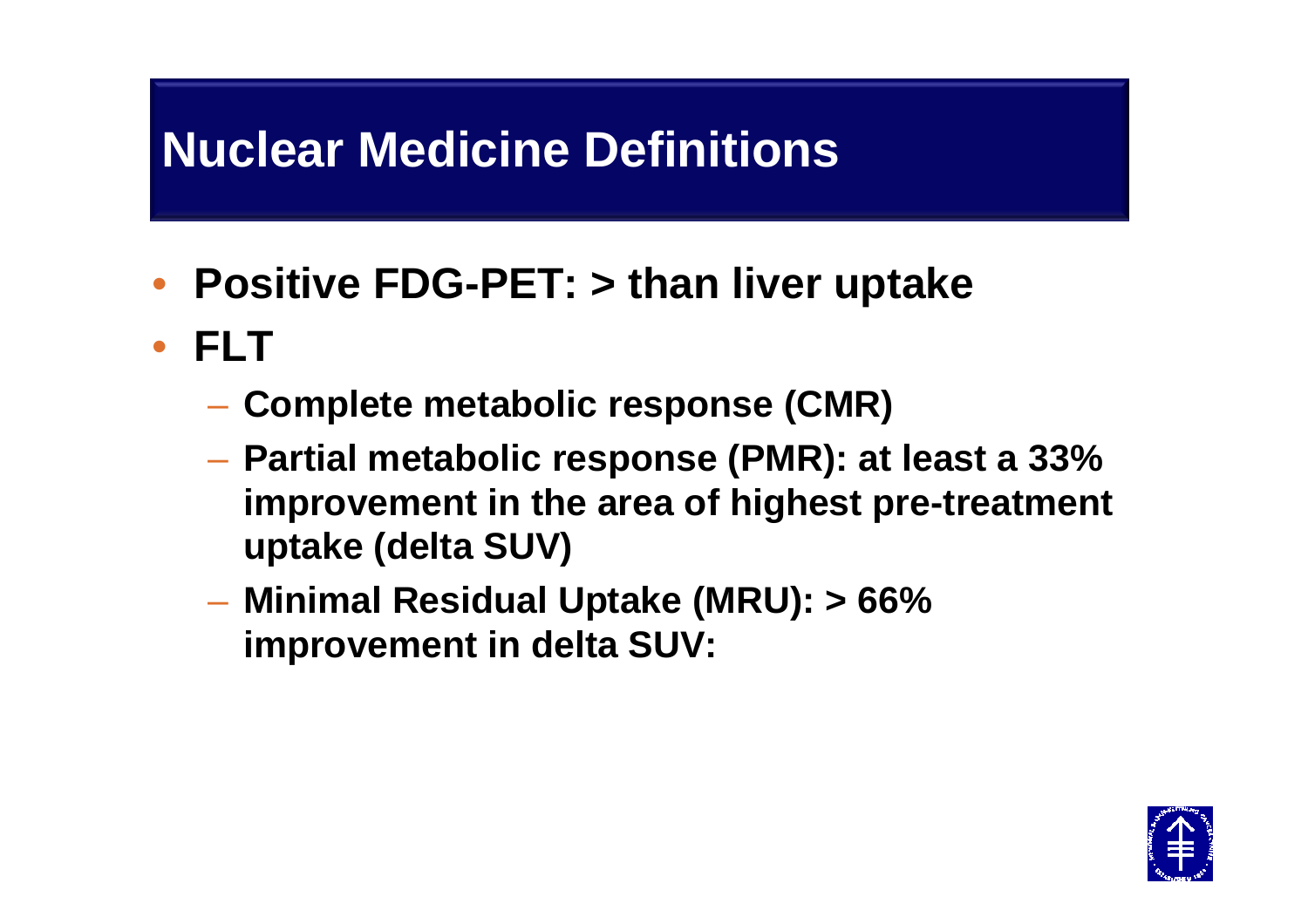# **Objectives and Pre-treatment Characteristics (N=60)**

- **Determine 2-year PFS and OS for patients with advanced stage DLBCL based upon interim evaluation with FDG-PET or biopsy**
- **Determine 2-year PFS and OS based upon risk-stratified consolidation therapy**
- **Determine if 2-year PFS and OS can be improved for patients with Ki-67 expression >80% by augmenting consolidation**

• **Obtain preliminary data on biodistribution, dosimetry, and potential clinical usefulness of the proliferation marker FLT (18F-fluorothymidine) in patients with DLBCL, using combined PET/CT.**

| <b>Female</b>                                                                | 55%                     |
|------------------------------------------------------------------------------|-------------------------|
| Median age<br>Range<br>>60                                                   | 54<br>$21 - 71$<br>42%  |
| <b>PMBL</b>                                                                  | 20%                     |
| <b>Tumor Bulk &gt;10cm</b>                                                   | 37%                     |
| <b>KPS &lt;80</b>                                                            | 25%                     |
| <b>LDH &gt;normal</b>                                                        | 81%                     |
| <b>Stage IV</b>                                                              | <b>75%</b>              |
| aalPI HIR/HR                                                                 | 75%                     |
| Ki-67 > 80%                                                                  | 35%                     |
| ENS >2                                                                       | 62%                     |
| <b>Cell of Origin</b><br>GC<br><b>Non-GC</b><br><b>PMBL</b><br>Indeterminate | 43%<br>30%<br>20%<br>7% |

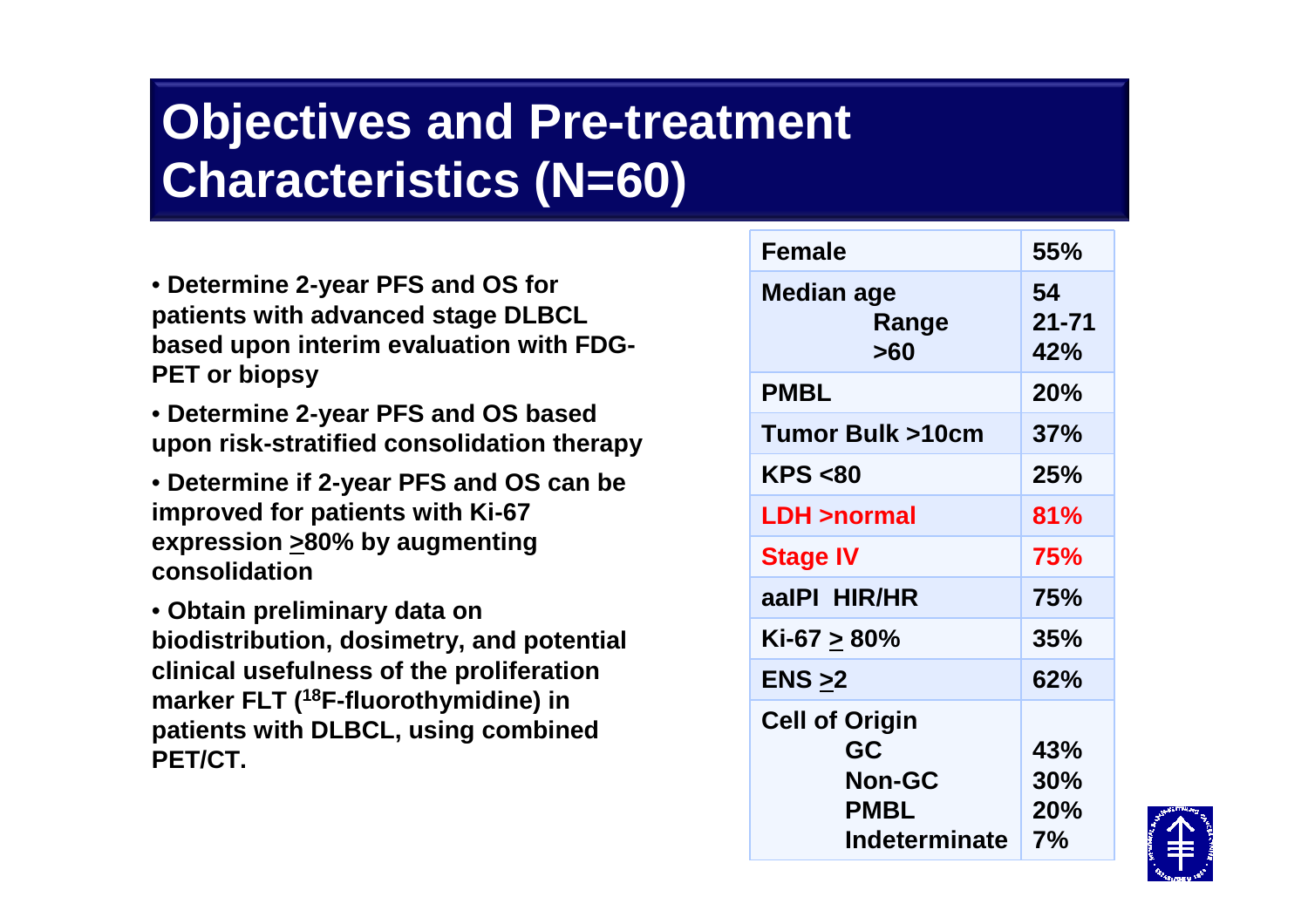# **Survival Endpoints**



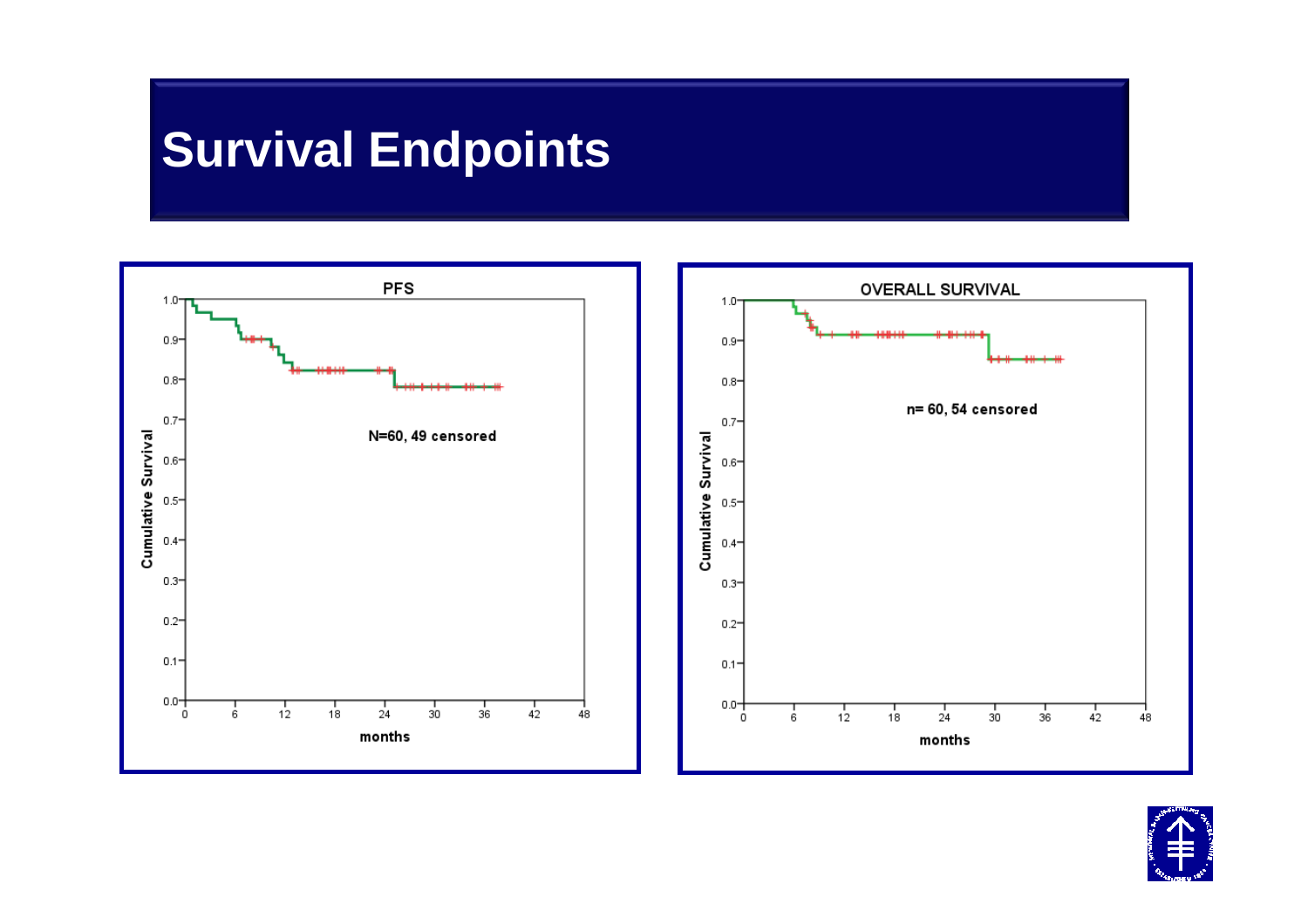### **Pre-TX Pathology**



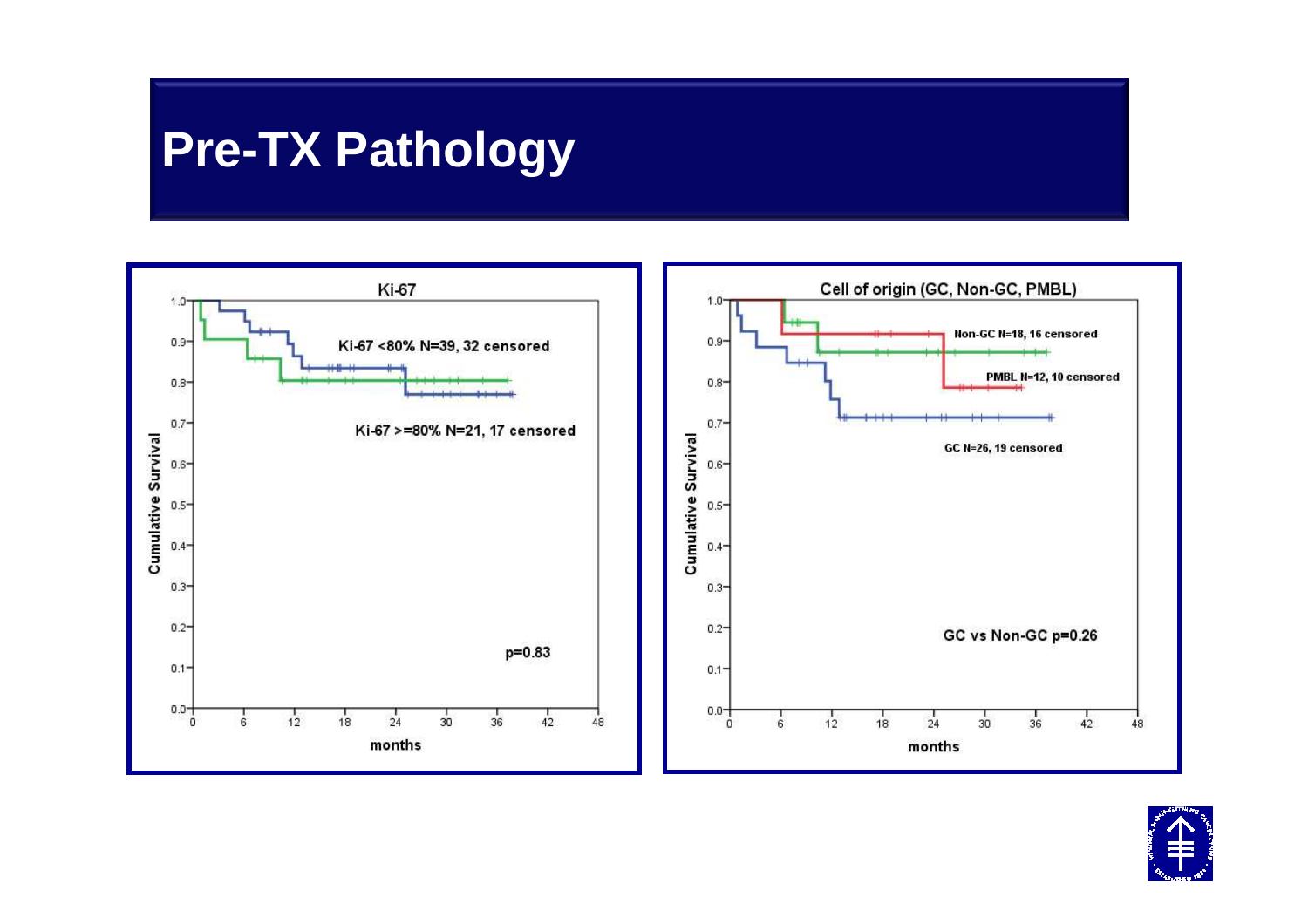# **Statistically significant, but meaningful?**



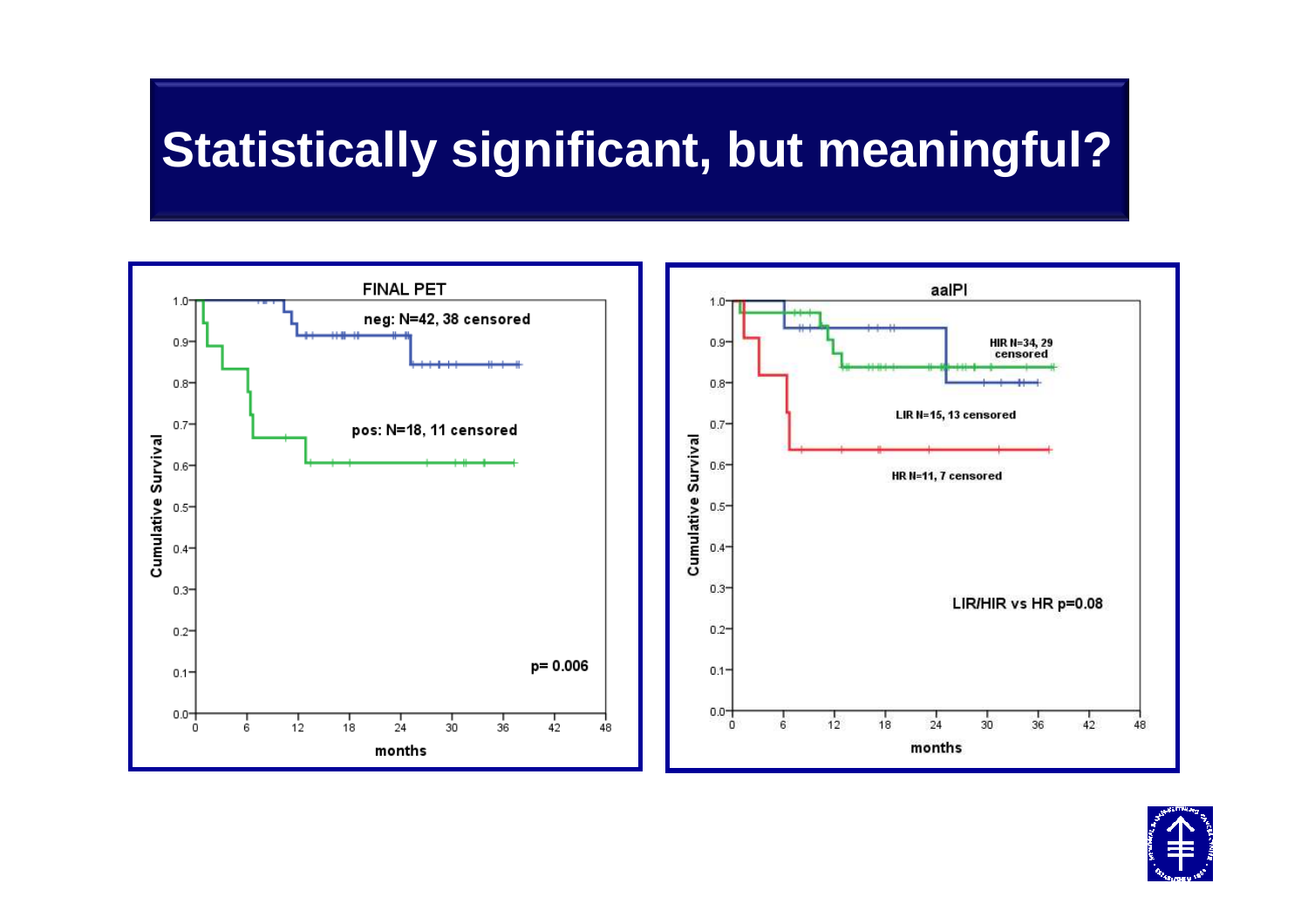#### **Interim Evaluation**



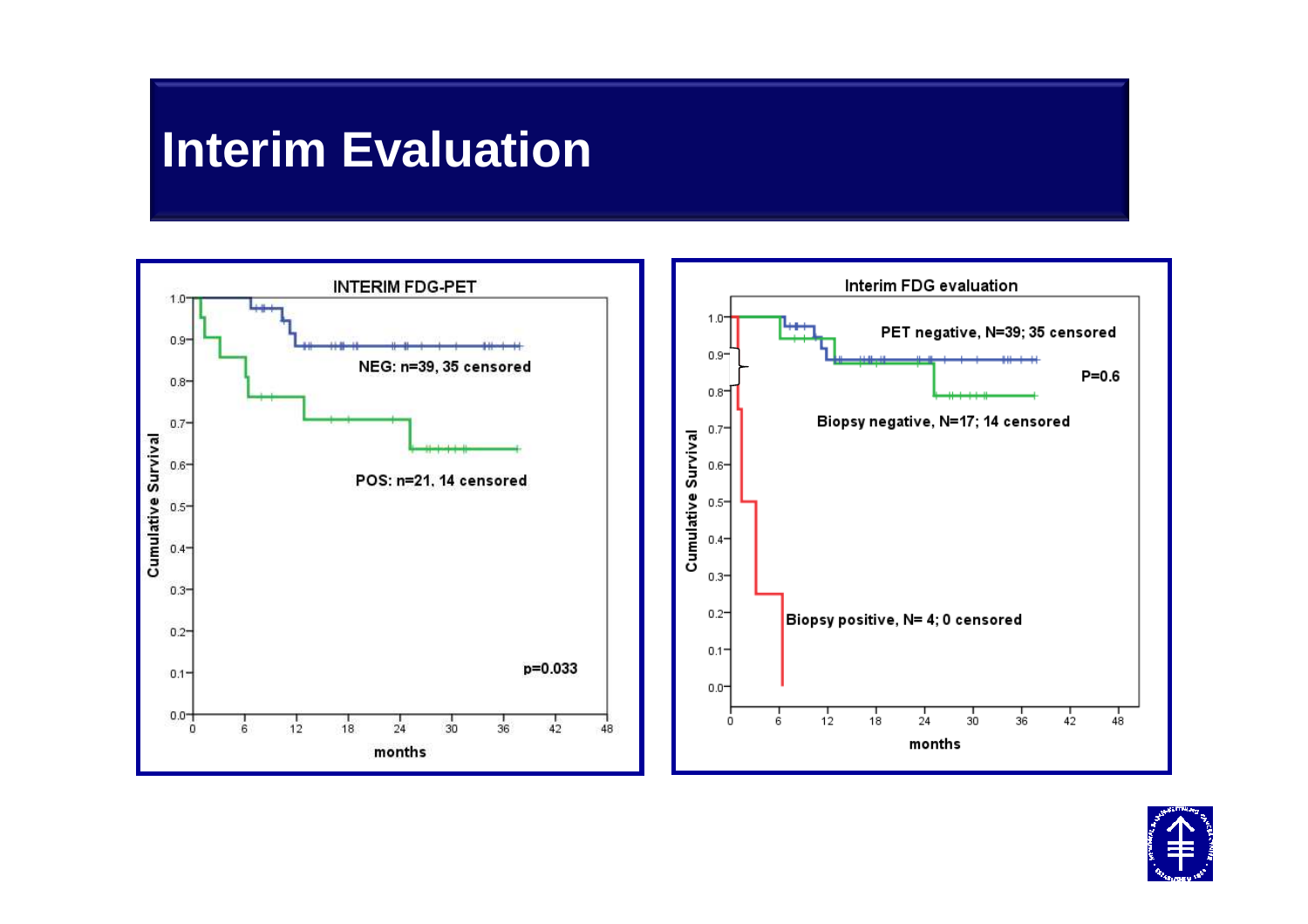### **Induction TherapyResults of protocol 08-026**



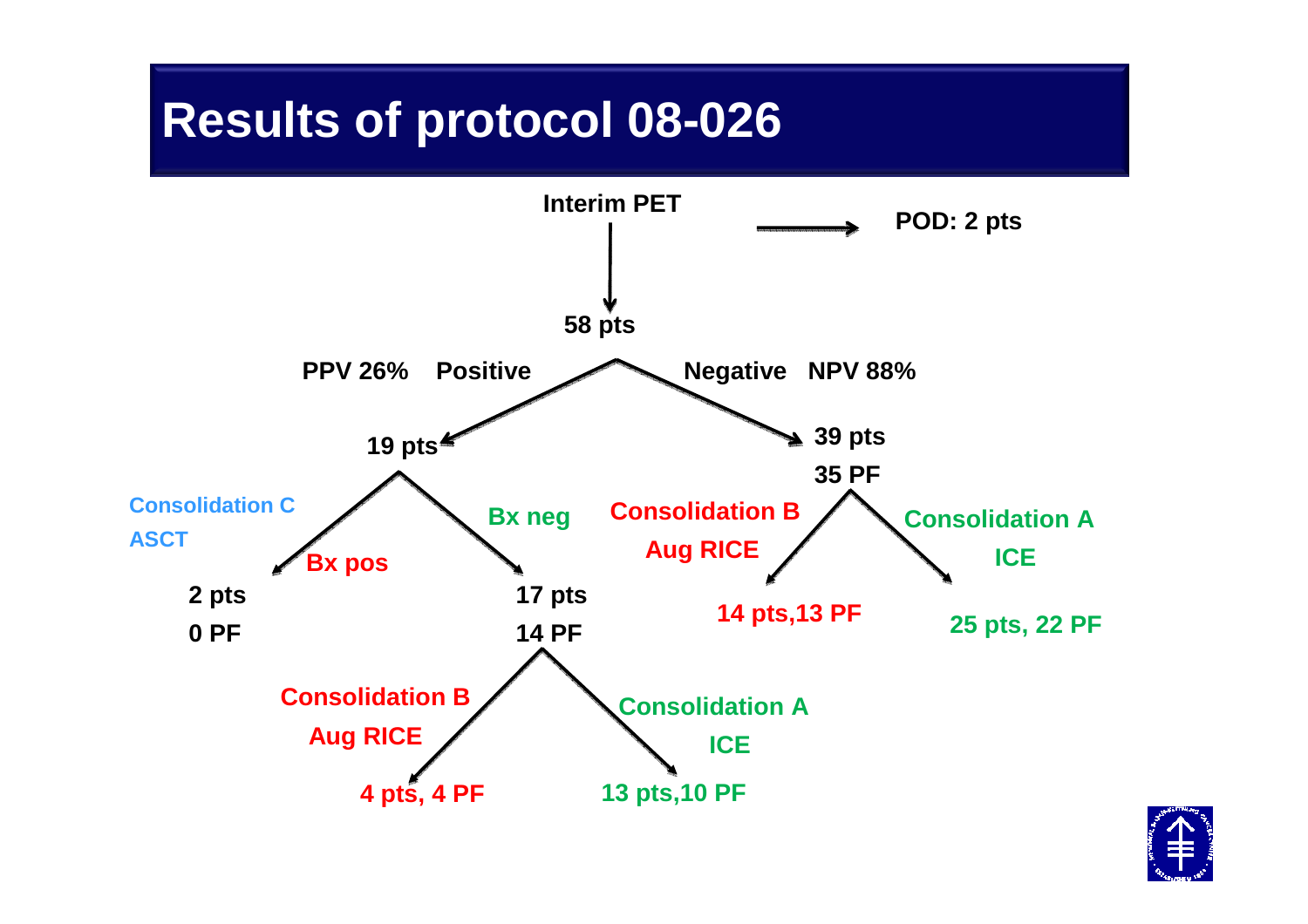#### **COHORT 1: FLT-PET: Pre-treatment and after cycle 1FDG-PET: Pre-treatment and after cycle 4**



\*Why patients did not get FLT-PET:

-miscommunication between research staff and patient, technical difficulty manufacturing FLT tracer, pt injected with FDG tracer instead of FLT tracer

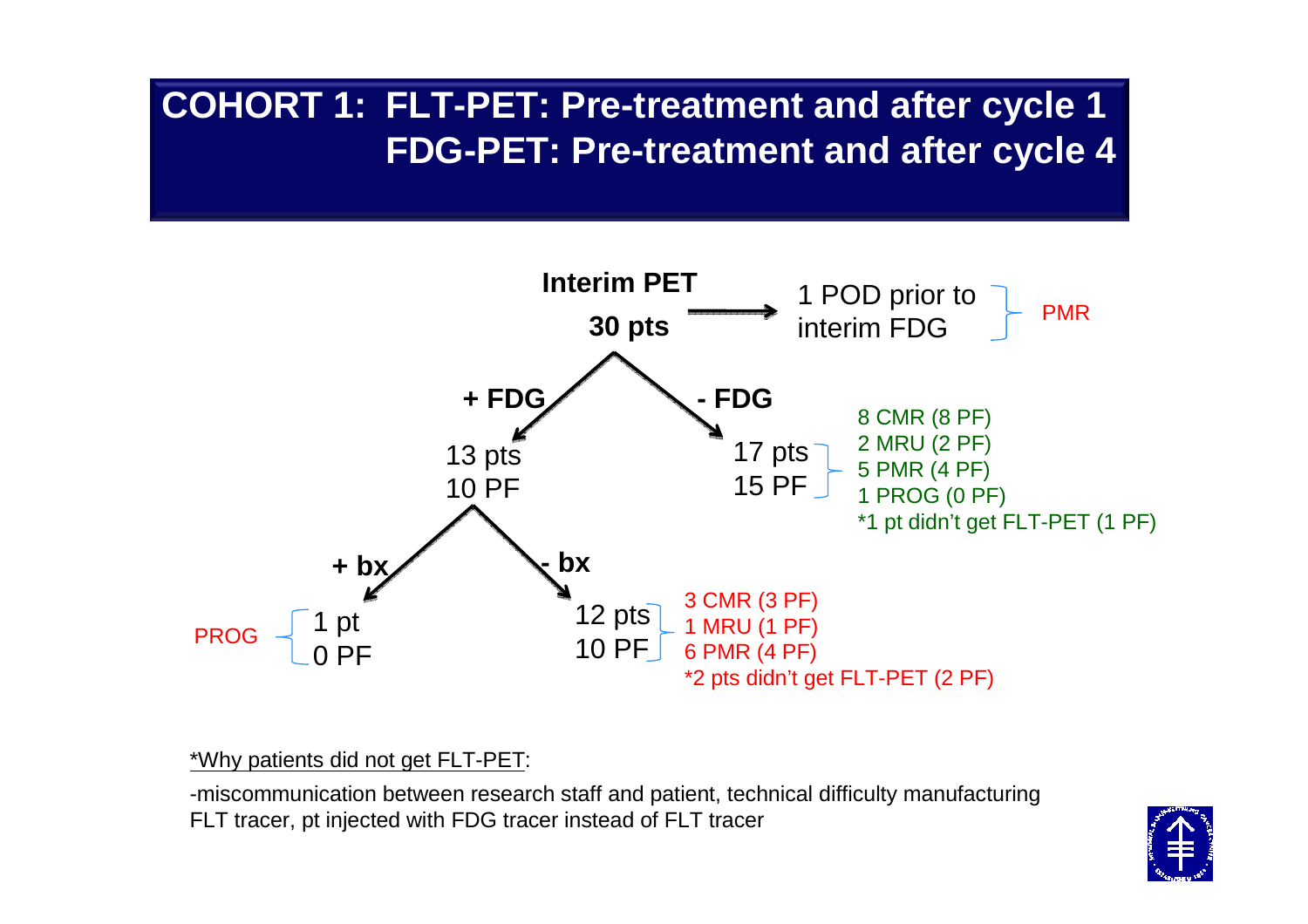#### **COHORT 2: FLT-PET: Pre-treatment and after cycle 2FDG-PET: Pre-treatment and after cycle 4**



\*Why patients did not get FLT-PET:

-FLT tracer was unavailable, problem manufacturing FLT tracer, started treatment immediately and couldn't schedule FLT PET in time, immediately admitted for cycle 1 of treatment

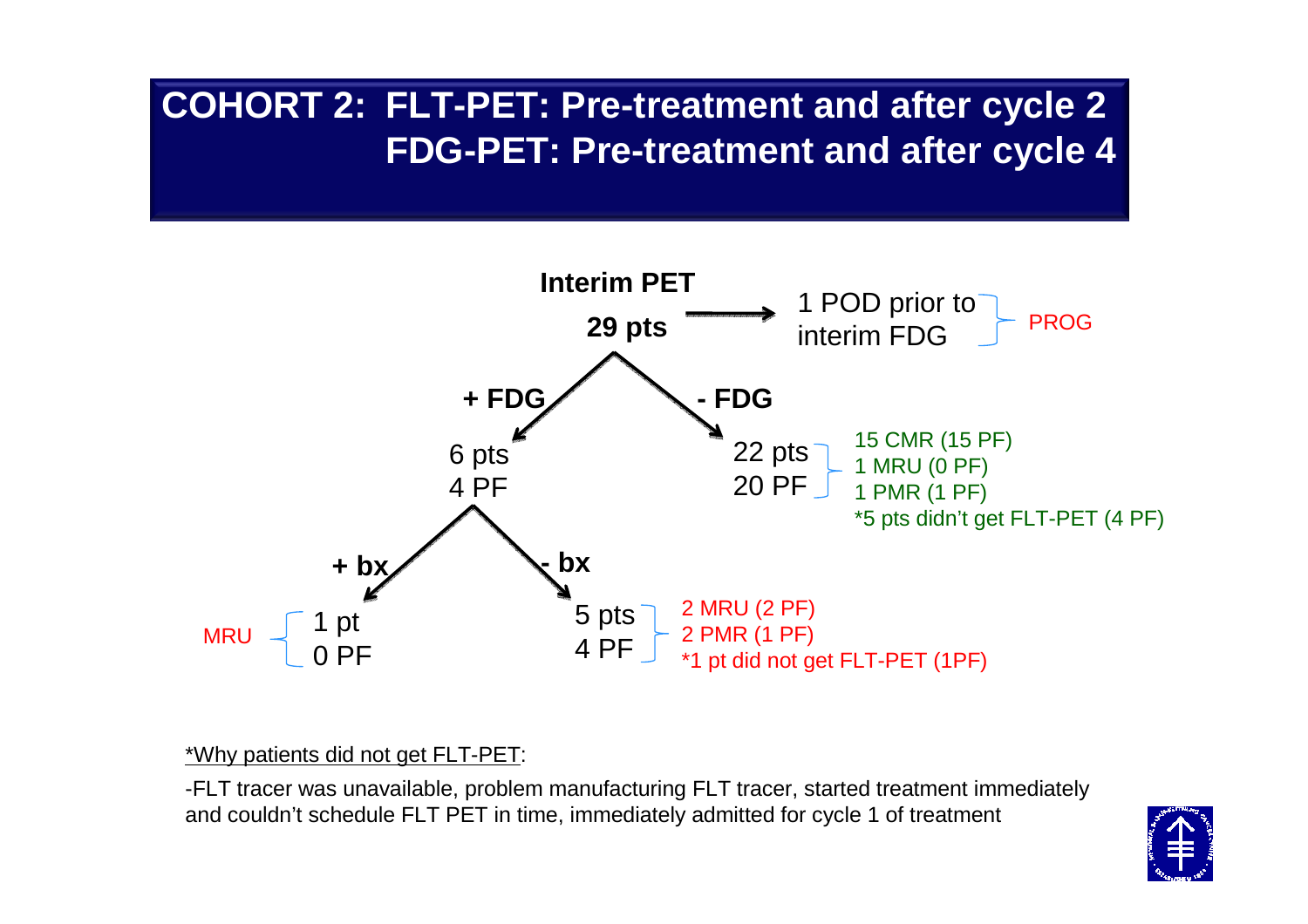#### **FLT-PET results Cohort 1: Pre-treatment and after cycle 1Cohort 2: Pre-treatment and after cycle 2**

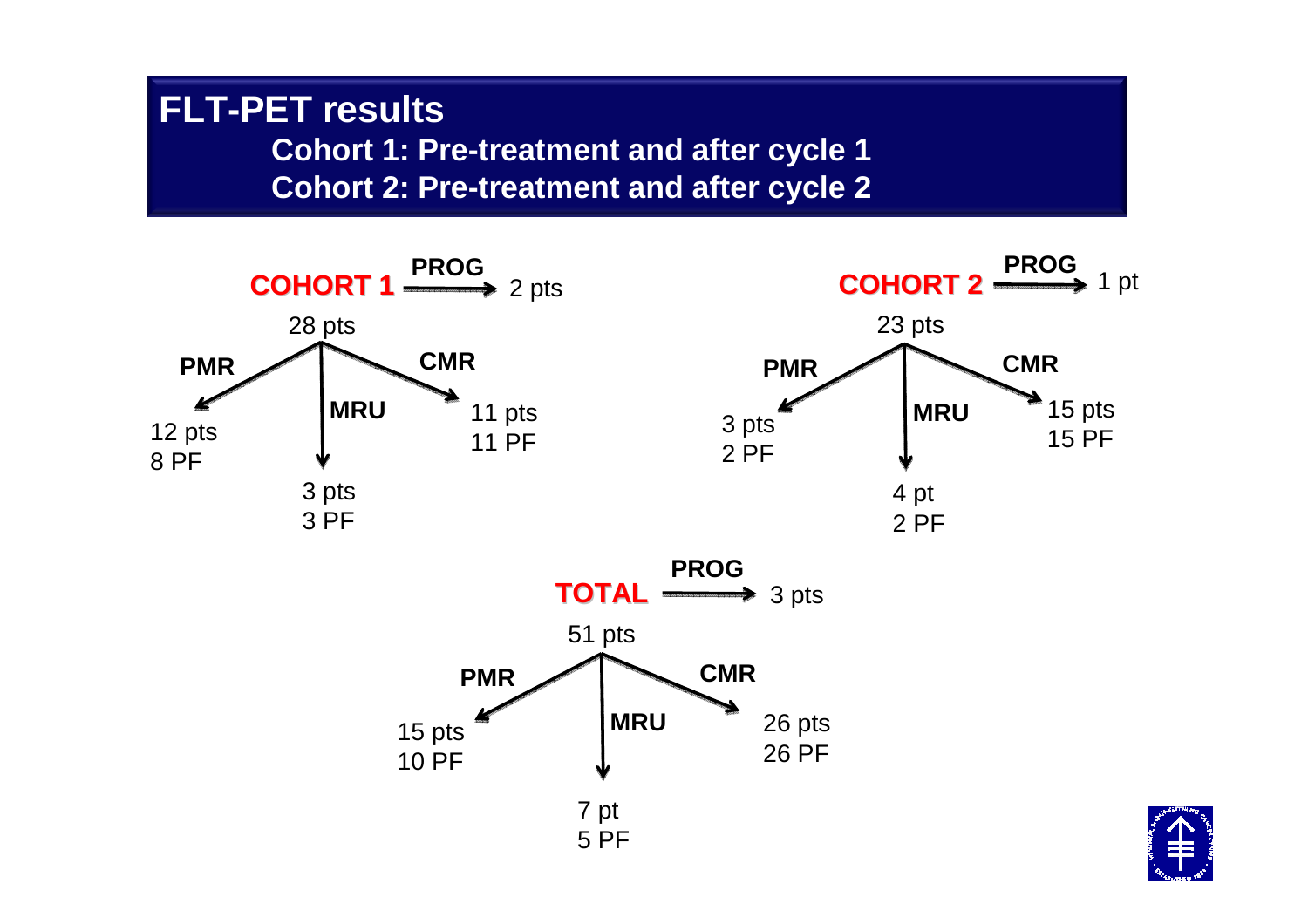### **Preliminary PFS according to FLT result**



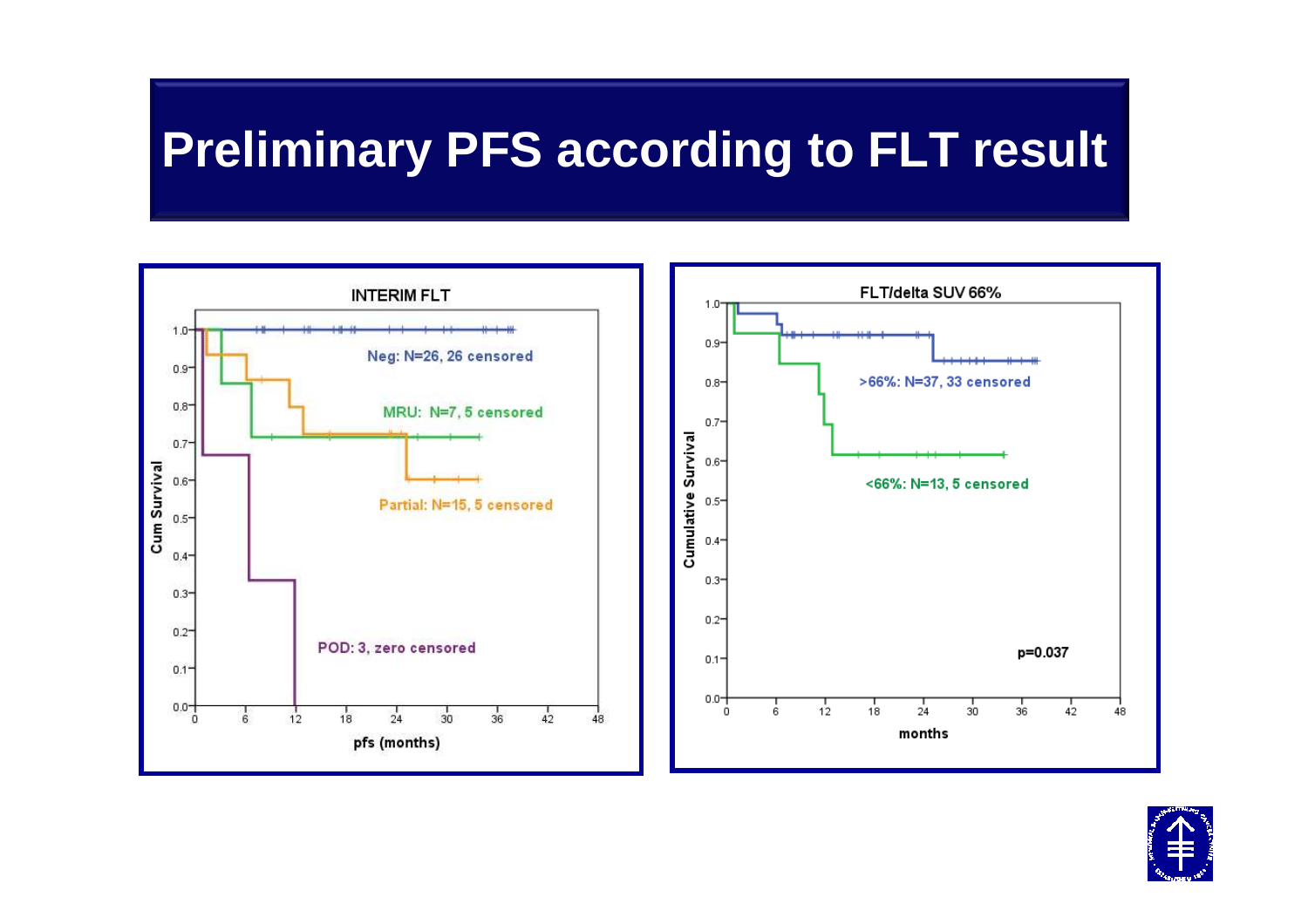### **FLT in this study**

- **It is very expensive**
- **Pre-TX imaging is not as sensitive as FDG**
- **The SUV max is not necessarily the same site as FDG and the peak value is lower**
- **A CMR thus far has a 100% NPV**
- **There are more CMR after cycle 2 vs 1**

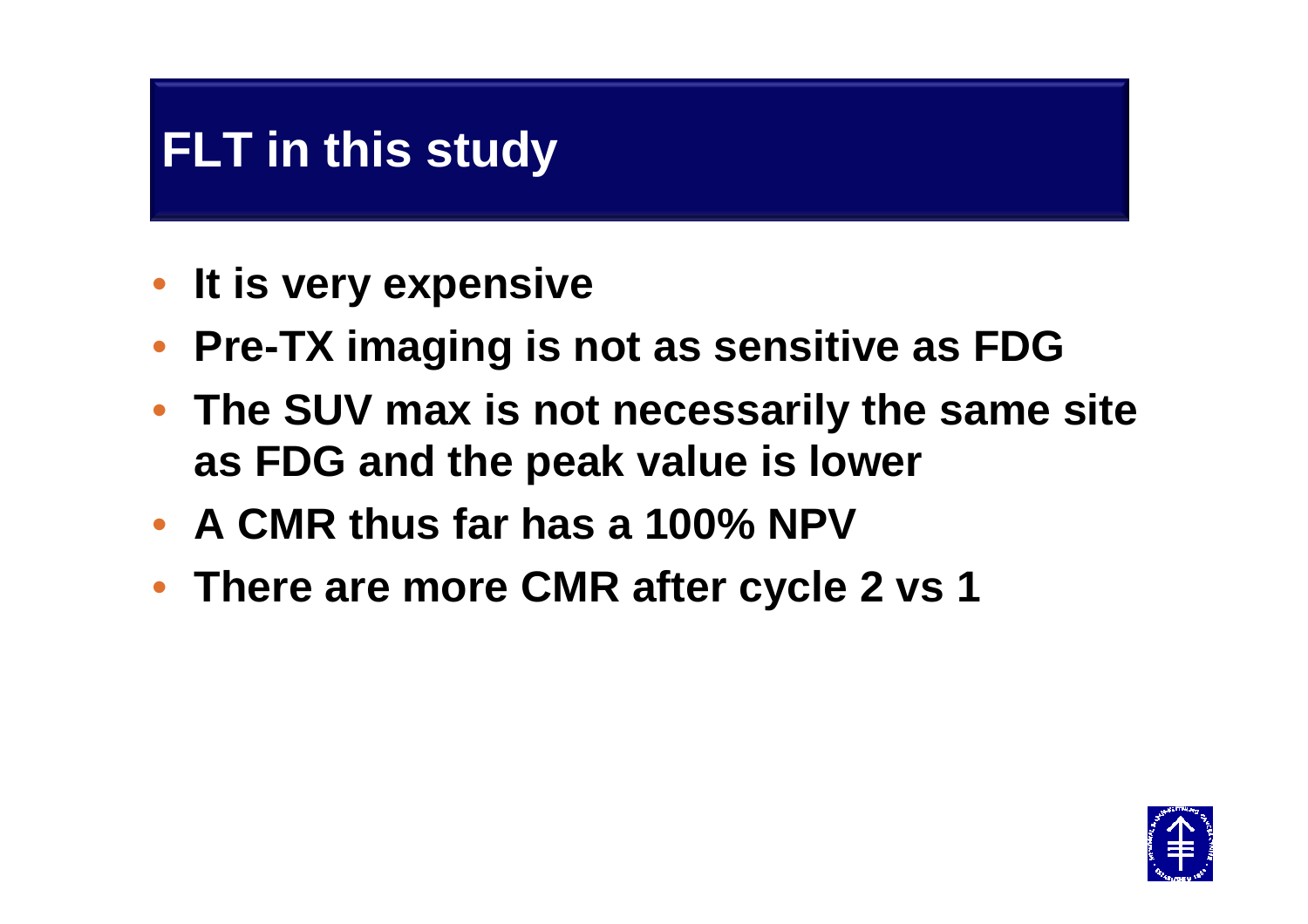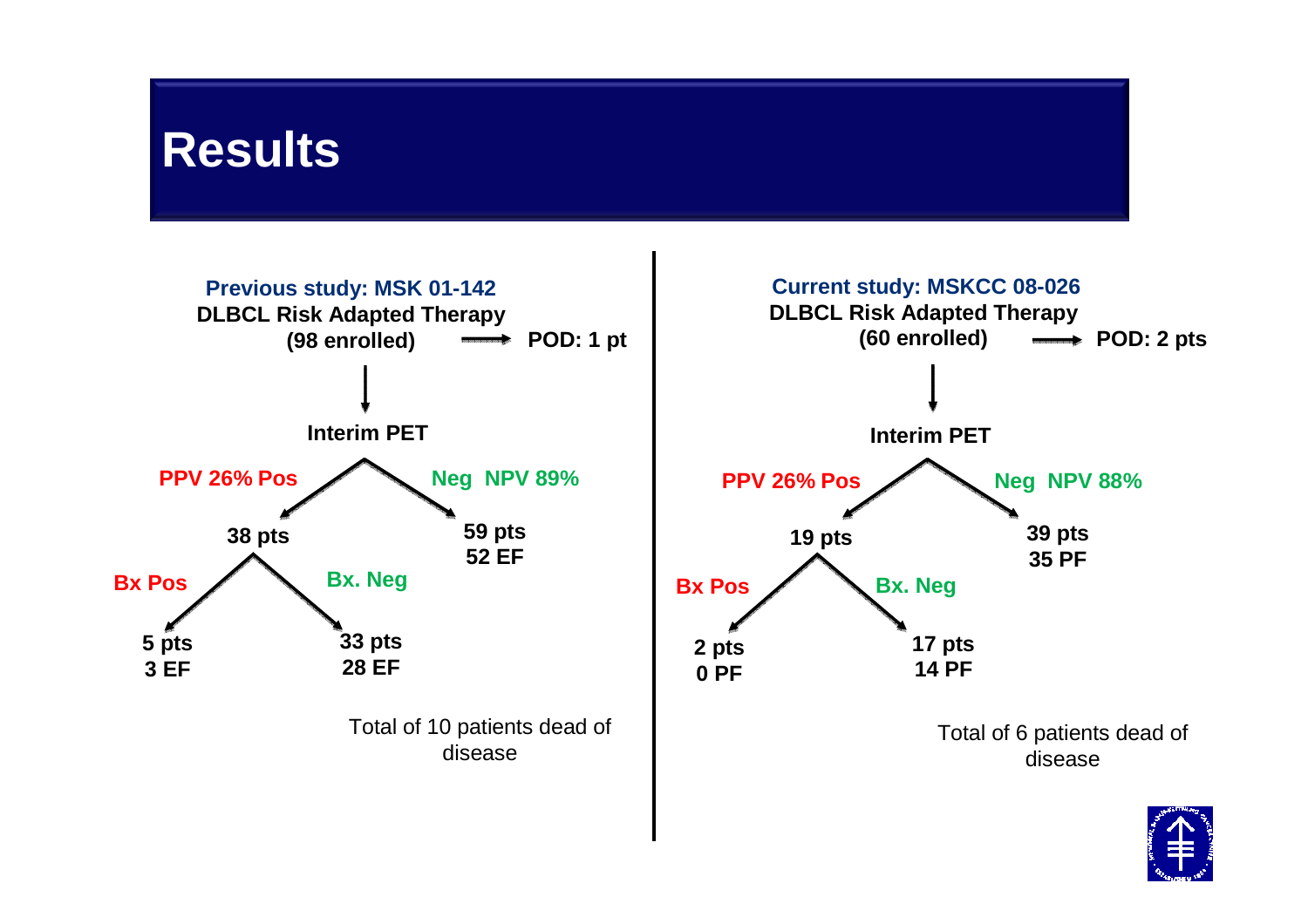**Once again there is no difference in outcome between patients that have a negative interim FDG-PET and those with a negative biopsy after a positive interim FDG-PET**

#### We cannot biopsy 40% of pts!

We need nuclear medicine docs to reliably tell us that the FDG-PET is clearly abnormal and a biopsy is required